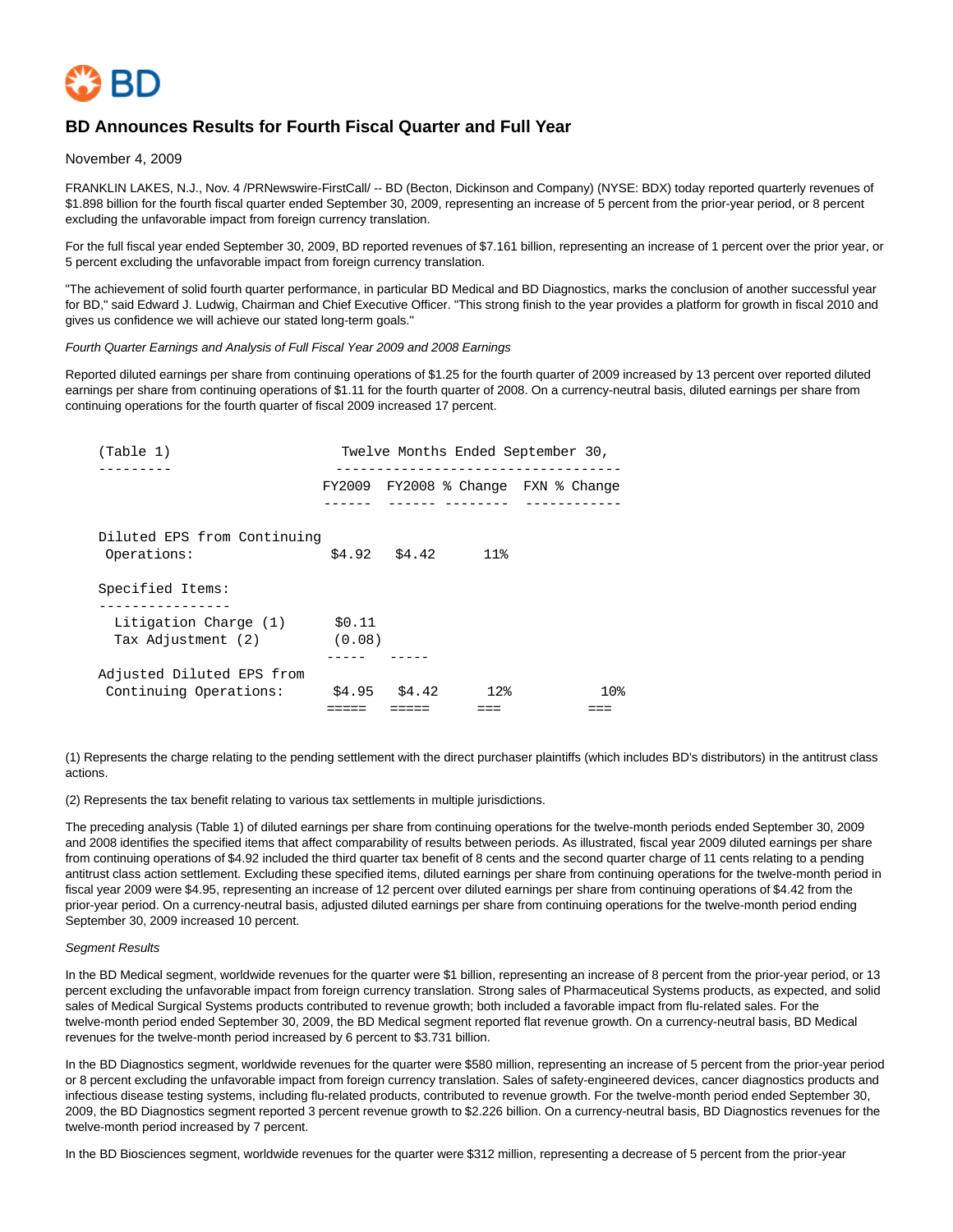period, or a decrease of 4 percent excluding the unfavorable impact from foreign currency translation. Demand in the U.S. for capital equipment in the research and clinical segments continued to be impacted by funding constraints. International revenue growth continued to moderate as well. For the twelve-month period ended September 30, 2009, the BD Biosciences segment reported 1 percent revenue growth to \$1.204 billion. On a currencyneutral basis, BD Biosciences revenues for the twelve-month period increased by 2 percent.

#### Geographic Results

Fourth quarter revenues in the U.S. were \$840 million, representing an increase of 6 percent from the prior-year period. Revenues outside of the U.S. were \$1.058 billion, representing an increase of 4 percent from the prior-year period, or 10 percent excluding the unfavorable impact from foreign currency translation.

For the twelve-month period ended September 30, 2009, revenues in the U.S. were \$3.205 billion, representing an increase of 3 percent from the prior-year period. Revenues outside of the U.S. were \$3.956 billion, representing flat growth from the prior-year period, or 7 percent growth excluding the unfavorable impact from foreign currency translation.

#### Fiscal 2010 Outlook for Full Year

The Company estimates that reported revenues for the full fiscal year 2010 will increase about 6 percent, or 5 to 6 percent excluding the estimated favorable impact from foreign currency translation.

The Company expects diluted earnings per share from continuing operations for the full fiscal year 2010 to increase approximately 1 to 3 percent over adjusted diluted earnings per share from continuing operations, excluding specified items, of \$4.95 for the fiscal year 2009, or 7 to 9 percent excluding the estimated unfavorable impact from foreign currency translation.

### Conference Call Information

A conference call regarding BD's fourth fiscal quarter and full year results and its expectations for fiscal year 2010 will be broadcast live on BD's website, [www.bd.com/investors](http://www.bd.com/investors), along with related slides, at 10:00 a.m. (ET) Wednesday, November 4, 2009. The conference call will be available for replay through the close of business on November 11, 2009 on BD's website, [www.bd.com/investors](http://www.bd.com/investors), or at 1-800-642-1687 (domestic) and 1-706-645-9291 (international), access code 34687454.

This news release contains certain non-GAAP financial measures. A reconciliation of these and other measures to the comparable GAAP measures is included in this release and in the attached financial tables, as well as in the Form 8-K that BD filed today with the SEC.

#### About BD

BD is a leading global medical technology company that develops, manufactures and sells medical devices, instrument systems and reagents. The Company is dedicated to improving people's health throughout the world. BD is focused on improving drug delivery, enhancing the quality and speed of diagnosing infectious diseases and cancers, and advancing research, discovery and production of new drugs and vaccines. BD's capabilities are instrumental in combating many of the world's most pressing diseases. Founded in 1897 and headquartered in Franklin Lakes, New Jersey, BD employs approximately 29,000 associates in approximately 50 countries throughout the world. The Company serves healthcare institutions, life science researchers, clinical laboratories, the pharmaceutical industry and the general public. For more information, please visit [www.bd.com](http://www.bd.com/).

This press release, including the section entitled "Fiscal 2010 Outlook for Full Year," contains certain estimates and other forward-looking statements (as defined under Federal securities laws) regarding BD's performance, including future revenues, earnings per share and income, or events or developments that BD expects to occur or anticipates occurring in the future. All such statements are based upon current expectations of BD and involve a number of business risks and uncertainties. Actual results could vary materially from anticipated results described, implied or projected in any forward-looking statement. With respect to forward-looking statements contained herein, a number of factors could cause actual results to vary materially from any forward-looking statement. For instance, various healthcare reform proposals, if enacted, would impose an excise tax applicable to medical device manufacturers, including BD, and these may be effective in calendar year 2010. Other factors include, but are not limited to: adverse changes in regional, national or foreign economic conditions, including any impact that may result from the current global economic downturn on our ability to access credit markets and finance our operations, the demand for our products and services, or our suppliers' ability to provide products needed for our operations; changes in interest or foreign currency exchange rates, particularly in light of increased volatility in currency exchange rates; potential healthcare reform, including changes in government pricing and reimbursement policies or other cost containment reforms; competitive factors; pricing and market share pressures; difficulties inherent in product development and delays in product introductions; increases in energy costs and their effect on, among other things, the cost of producing BD's products; fluctuations in costs and availability of raw materials and in BD's ability to maintain favorable supplier arrangements and relationships; uncertainties of litigation (as described in BD's filings with the Securities and Exchange Commission); the effects of potential pandemic diseases; our ability to successfully integrate any businesses we acquire; and issuance of new or revised accounting standards, as well as other factors discussed in BD's filings with the Securities and Exchange Commission. We do not intend to update any forward-looking statements to reflect events or circumstances after the date hereof except as required by applicable laws or regulations.

### BECTON DICKINSON AND COMPANY CONSOLIDATED INCOME STATEMENTS

(Unaudited; Amounts in thousands, except per share data)

|                       |         | Three Months Ended September 30, |          |
|-----------------------|---------|----------------------------------|----------|
|                       | 2009    | 2008                             | % Change |
|                       |         |                                  |          |
| REVENUES              |         | $$1,897,733$ $$1,812,156$        | 4.7      |
| Cost of products sold | 911,911 | 880,372                          | 3.6      |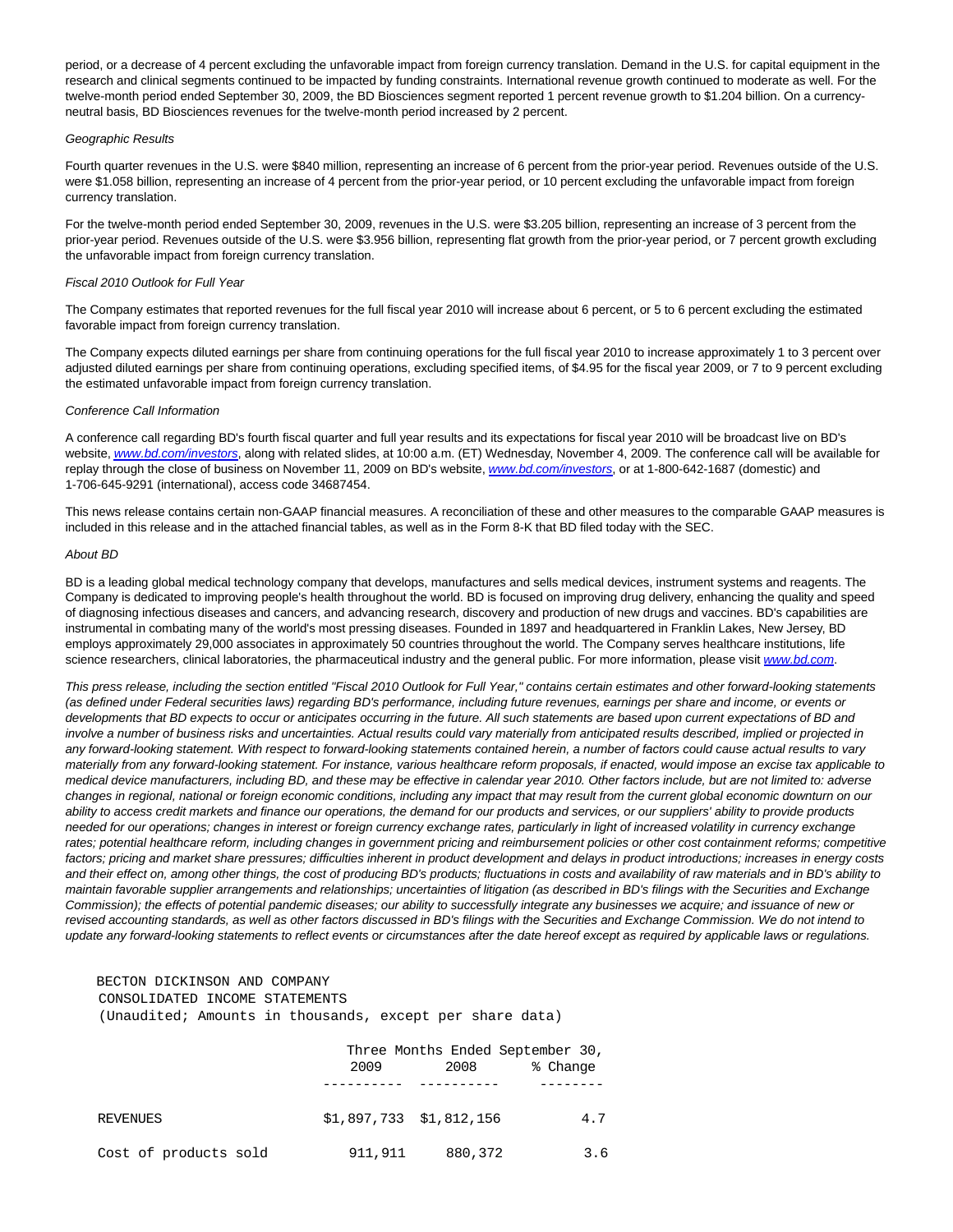| Selling and administrative<br>Research and development                                           | 432,477<br>113,737 | 432,399<br>108,463          | 0.0<br>4.9     |
|--------------------------------------------------------------------------------------------------|--------------------|-----------------------------|----------------|
| -------------------------<br>TOTAL OPERATING COSTS<br>AND EXPENSES                               |                    | 1,458,125 1,421,234         | $--- -$<br>2.6 |
|                                                                                                  | ---------          | ----------                  | $---$          |
| OPERATING INCOME                                                                                 |                    | 439,608 390,922             | 12.5           |
| Interest income                                                                                  |                    | 14,418 6,879                | NM             |
| Interest expense                                                                                 |                    | $(13, 782)$ $(8, 889)$ 55.0 |                |
| Other expense, net<br>. _ _ _ _ _ _ _ _ _ _ _ _ _                                                | -------            | $(3,312)$ $(1,734)$         | NM<br>----     |
|                                                                                                  |                    |                             |                |
| INCOME FROM CONTINUING                                                                           |                    |                             |                |
| OPERATIONS BEFORE                                                                                |                    |                             |                |
| INCOME TAXES                                                                                     |                    | 436,932 387,178             | 12.9           |
| Income tax provision                                                                             |                    | 131,175 108,216             | 21.2           |
| --------------------                                                                             | -------            | --------                    | $---$          |
| INCOME FROM CONTINUING                                                                           |                    |                             |                |
| OPERATIONS                                                                                       |                    | 305,757 278,962             | 9.6            |
| INCOME FROM DISCONTINUED<br>OPERATIONS NET OF INCOME<br>TAX PROVISION OF \$3,334<br>AND \$1,222, |                    |                             |                |
| RESPECTIVELY                                                                                     | 11,463 3,212       |                             | ΝM             |
| ------------------                                                                               |                    |                             | $- - - -$      |
| NET INCOME                                                                                       |                    | \$317,220 \$282,174         | 12.4           |
| ----------                                                                                       | --------           | $-- - - - - - -$            | $---$          |
| EARNINGS PER SHARE                                                                               |                    |                             |                |
| Basic:                                                                                           |                    |                             |                |
| Income from continuing                                                                           |                    |                             |                |
| operations                                                                                       | \$1.28             | \$1.14                      | 12.3           |
| Income from discontinued                                                                         |                    |                             |                |
| operations                                                                                       | \$0.05             | \$0.01                      | ΝM             |
| Net income (1)                                                                                   | \$1.33             | \$1.16                      | 14.7           |
| Diluted:                                                                                         |                    |                             |                |
| Income from continuing                                                                           |                    |                             |                |
| operations                                                                                       | \$1.25             | \$1.11                      | 12.6           |
| Income from discontinued                                                                         |                    |                             |                |
| operations                                                                                       | \$0.05             | \$0.01                      | ΝM             |
| Net income $(1)$                                                                                 | \$1.29             | \$1.12                      | 15.2           |
| AVERAGE SHARES OUTSTANDING                                                                       |                    |                             |                |
|                                                                                                  | 239,162            | 243,863                     |                |
|                                                                                                  |                    |                             |                |
| Basic<br>Diluted                                                                                 | 245,056            | 251,197                     |                |

 BECTON DICKINSON AND COMPANY CONSOLIDATED INCOME STATEMENTS (Unaudited; Amounts in thousands, except per share data)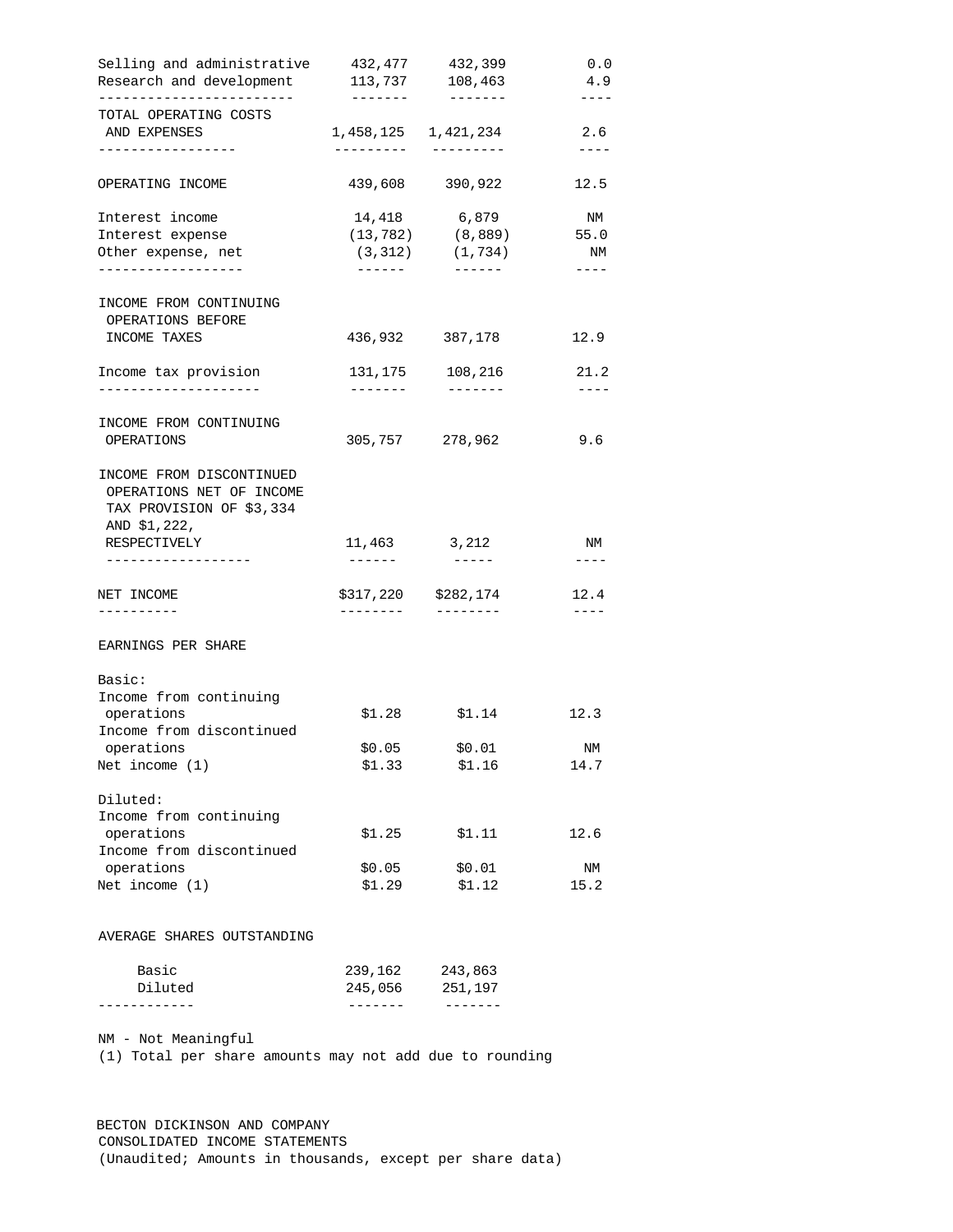|                                                                                                  | 2009                | 2008                                      | Twelve Months Ended September 30,<br>% Change                                                                                                                                                                                                                                                                                                                                                       |
|--------------------------------------------------------------------------------------------------|---------------------|-------------------------------------------|-----------------------------------------------------------------------------------------------------------------------------------------------------------------------------------------------------------------------------------------------------------------------------------------------------------------------------------------------------------------------------------------------------|
| REVENUES                                                                                         |                     | \$7,160,874 \$7,074,942                   | 1.2                                                                                                                                                                                                                                                                                                                                                                                                 |
| Cost of products sold                                                                            | 3,397,598           | 3,446,838                                 | (1.4)                                                                                                                                                                                                                                                                                                                                                                                               |
| Selling and administrative 1,704,795 1,695,610                                                   |                     |                                           | 0.5                                                                                                                                                                                                                                                                                                                                                                                                 |
| Research and development                                                                         | --------            | 408,128 395,631<br>--------               | 3.2<br>$\frac{1}{2} \frac{1}{2} \frac{1}{2} \frac{1}{2} \frac{1}{2} \frac{1}{2} \frac{1}{2} \frac{1}{2} \frac{1}{2} \frac{1}{2} \frac{1}{2} \frac{1}{2} \frac{1}{2} \frac{1}{2} \frac{1}{2} \frac{1}{2} \frac{1}{2} \frac{1}{2} \frac{1}{2} \frac{1}{2} \frac{1}{2} \frac{1}{2} \frac{1}{2} \frac{1}{2} \frac{1}{2} \frac{1}{2} \frac{1}{2} \frac{1}{2} \frac{1}{2} \frac{1}{2} \frac{1}{2} \frac{$ |
| TOTAL OPERATING COSTS                                                                            |                     |                                           |                                                                                                                                                                                                                                                                                                                                                                                                     |
| AND EXPENSES<br>----------------                                                                 | ---------           | 5,510,521 5,538,079<br>$-- - - - - - - -$ | (0.5)<br>$- - - -$                                                                                                                                                                                                                                                                                                                                                                                  |
| OPERATING INCOME                                                                                 |                     | 1,650,353 1,536,863                       | 7.4                                                                                                                                                                                                                                                                                                                                                                                                 |
|                                                                                                  |                     |                                           |                                                                                                                                                                                                                                                                                                                                                                                                     |
| Interest income                                                                                  | 33,148              | 39,368                                    | (15.8)                                                                                                                                                                                                                                                                                                                                                                                              |
| Interest expense                                                                                 |                     | $(40, 389)$ $(36, 343)$                   | 11.1                                                                                                                                                                                                                                                                                                                                                                                                |
| Other expense, net<br>. <u>.</u>                                                                 | (3, 850)<br>------- | (1, 484)                                  | NM<br>$- - - - -$                                                                                                                                                                                                                                                                                                                                                                                   |
| INCOME FROM CONTINUING                                                                           |                     |                                           |                                                                                                                                                                                                                                                                                                                                                                                                     |
| OPERATIONS BEFORE<br>INCOME TAXES                                                                |                     | 1,639,262 1,538,404                       | 6.6                                                                                                                                                                                                                                                                                                                                                                                                 |
|                                                                                                  |                     | 426,208 422,537                           | 0.9                                                                                                                                                                                                                                                                                                                                                                                                 |
| Income tax provision                                                                             | $-- - - - - -$      | $- - - - - - - -$                         |                                                                                                                                                                                                                                                                                                                                                                                                     |
| INCOME FROM CONTINUING                                                                           |                     |                                           |                                                                                                                                                                                                                                                                                                                                                                                                     |
| OPERATIONS                                                                                       |                     | 1,213,054 1,115,867                       | 8.7                                                                                                                                                                                                                                                                                                                                                                                                 |
| INCOME FROM DISCONTINUED<br>OPERATIONS NET OF INCOME<br>TAX PROVISION OF<br>\$5,014 AND \$2,585, |                     |                                           |                                                                                                                                                                                                                                                                                                                                                                                                     |
| RESPECTIVELY<br>------------------------                                                         | $- - - - - - -$     | 18,549 11,129<br>. <b>.</b>               | NM<br>$---$                                                                                                                                                                                                                                                                                                                                                                                         |
| NET INCOME                                                                                       |                     | $$1,231,603$ $$1,126,996$                 | 9.3                                                                                                                                                                                                                                                                                                                                                                                                 |
| ----------                                                                                       | -----------         | ----------                                | $- - - -$                                                                                                                                                                                                                                                                                                                                                                                           |
| EARNINGS PER SHARE                                                                               |                     |                                           |                                                                                                                                                                                                                                                                                                                                                                                                     |
| Basic:                                                                                           |                     |                                           |                                                                                                                                                                                                                                                                                                                                                                                                     |
| Income from continuing                                                                           |                     |                                           |                                                                                                                                                                                                                                                                                                                                                                                                     |
| operations                                                                                       | \$5.04              | \$4.57                                    | 10.3                                                                                                                                                                                                                                                                                                                                                                                                |
| Income from discontinued<br>operations                                                           |                     |                                           | ΝM                                                                                                                                                                                                                                                                                                                                                                                                  |
| Net income $(1)$                                                                                 | \$0.08<br>\$5.12    | \$0.05<br>\$4.61                          | 11.1                                                                                                                                                                                                                                                                                                                                                                                                |
|                                                                                                  |                     |                                           |                                                                                                                                                                                                                                                                                                                                                                                                     |
| Diluted:<br>Income from continuing                                                               |                     |                                           |                                                                                                                                                                                                                                                                                                                                                                                                     |
|                                                                                                  | \$4.92              | \$4.42                                    | 11.3                                                                                                                                                                                                                                                                                                                                                                                                |
| operations                                                                                       |                     |                                           |                                                                                                                                                                                                                                                                                                                                                                                                     |
| Income from discontinued                                                                         |                     |                                           |                                                                                                                                                                                                                                                                                                                                                                                                     |
| operations<br>Net income $(1)$                                                                   | \$0.08<br>\$4.99    | \$0.04<br>\$4.46                          | ΝM<br>11.9                                                                                                                                                                                                                                                                                                                                                                                          |

| Diluted | 246,798 | 252,681 |
|---------|---------|---------|
| Basic   | 240,479 | 244,323 |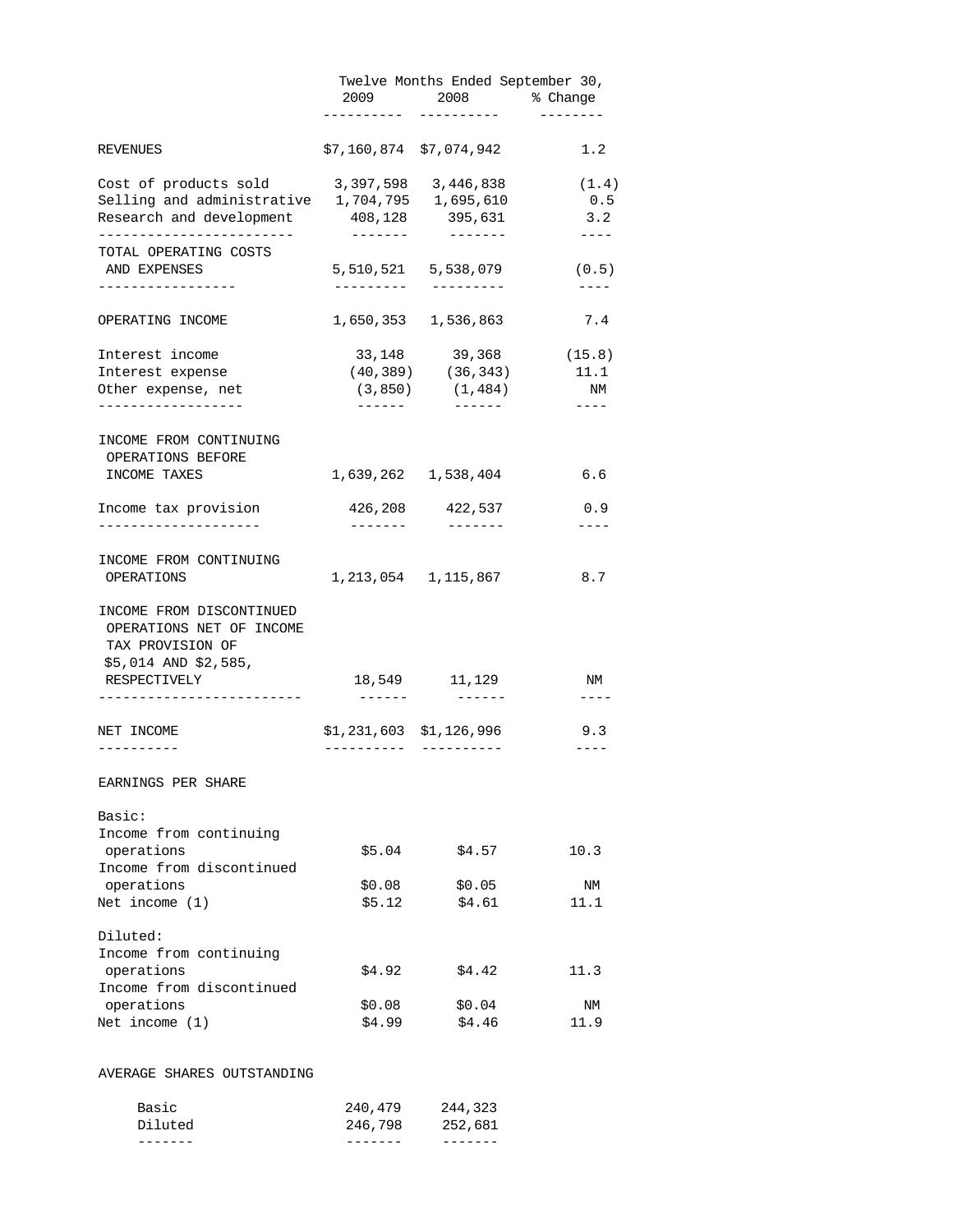NM - Not Meaningful (1) Total per share amounts may not add due to rounding

 BECTON DICKINSON AND COMPANY SUPPLEMENTAL REVENUE INFORMATION REVENUES BY SEGMENT AND GEOGRAPHIC AREA (Unaudited; Amounts in thousands)

|             |                                  | 9.7<br>7.1                                                                                                                                                                                                                                                                                                                                                                                                                                |
|-------------|----------------------------------|-------------------------------------------------------------------------------------------------------------------------------------------------------------------------------------------------------------------------------------------------------------------------------------------------------------------------------------------------------------------------------------------------------------------------------------------|
| ----------- |                                  | $---$<br>8.2                                                                                                                                                                                                                                                                                                                                                                                                                              |
|             |                                  |                                                                                                                                                                                                                                                                                                                                                                                                                                           |
|             |                                  | 8.7<br>1.0                                                                                                                                                                                                                                                                                                                                                                                                                                |
| ---------   |                                  | $- - -$<br>4.9<br>$---$                                                                                                                                                                                                                                                                                                                                                                                                                   |
|             |                                  |                                                                                                                                                                                                                                                                                                                                                                                                                                           |
|             |                                  |                                                                                                                                                                                                                                                                                                                                                                                                                                           |
| ---------   |                                  | $- - - - -$                                                                                                                                                                                                                                                                                                                                                                                                                               |
|             |                                  |                                                                                                                                                                                                                                                                                                                                                                                                                                           |
|             |                                  | 6.0<br>3.8                                                                                                                                                                                                                                                                                                                                                                                                                                |
|             |                                  | $  -$<br>4.7<br>$---$                                                                                                                                                                                                                                                                                                                                                                                                                     |
|             | --------<br>--------<br>-------- | Three Months Ended September 30,<br>2009 2008 % Change<br>----------- --------<br>\$410,925 \$374,487<br>594,573 555,109<br>\$1,005,498 \$929,596<br>---------<br>\$305,488 \$281,148<br>274,521 271,918<br>________<br>\$580,009 \$553,066<br>---------<br>$$123, 225$ $$136, 749$ (9.9)<br>189,001 192,745 (1.9)<br>$$312, 226$ $$329, 494$ (5.2)<br>---------<br>\$839,638 \$792,384<br>1,058,095 1,019,772<br>\$1,897,733 \$1,812,156 |

 BECTON DICKINSON AND COMPANY SUPPLEMENTAL REVENUE INFORMATION REVENUES BY SEGMENT AND GEOGRAPHIC AREA (Unaudited; Amounts in thousands)

|               | Twelve Months Ended September 30,<br>2009<br>2008 | % Change |
|---------------|---------------------------------------------------|----------|
| BD MEDICAL    |                                                   |          |
|               |                                                   |          |
| United States | \$1,577,986 \$1,524,204                           | 3.5      |
| International | 2, 152, 860 2, 195, 831                           | (2.0)    |
|               |                                                   |          |
| TOTAL         | \$3,730,846 \$3,720,035                           | 0.3      |
|               |                                                   |          |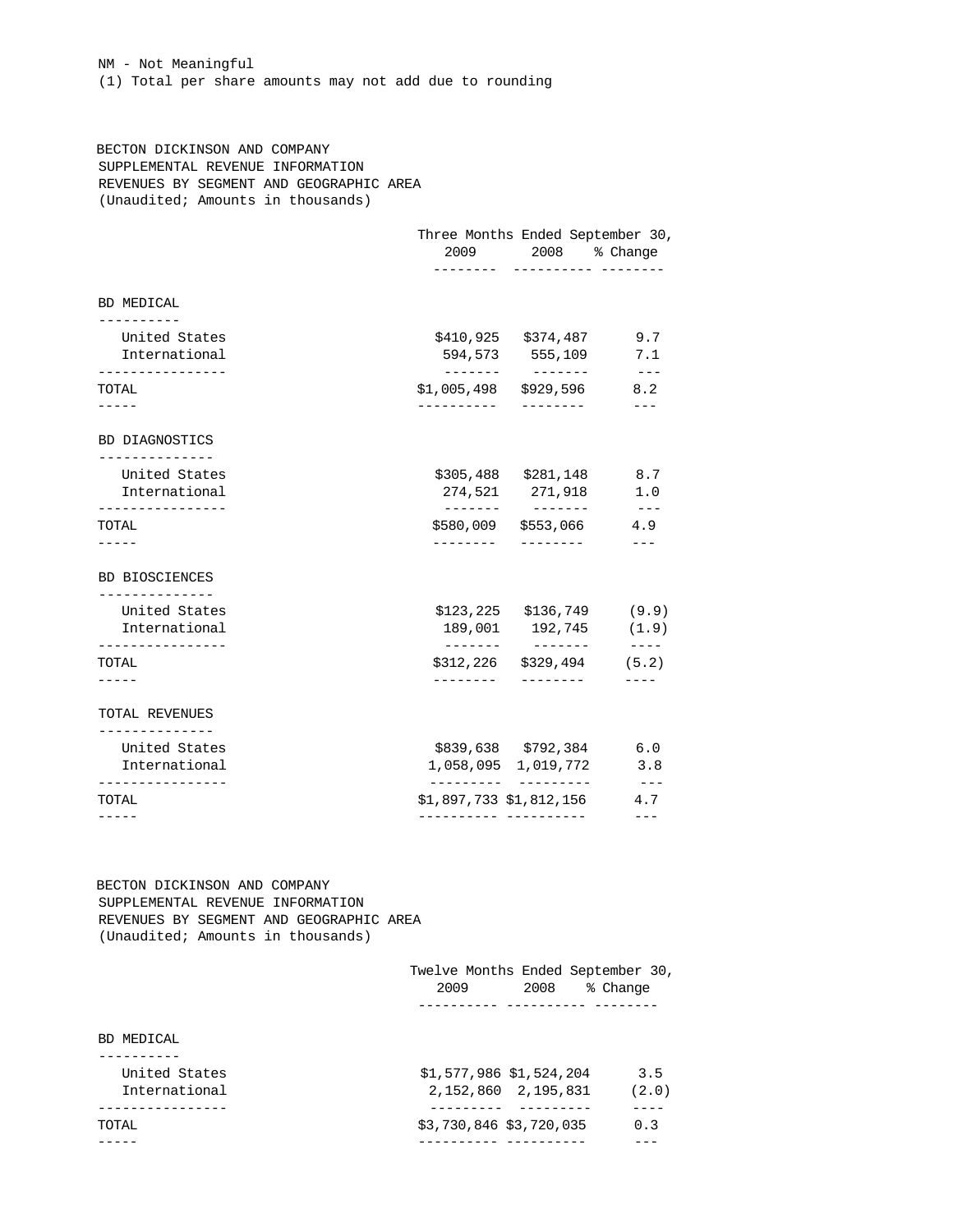| <b>BD DIAGNOSTICS</b>          |                                                      |              |
|--------------------------------|------------------------------------------------------|--------------|
| United States<br>International | \$1,177,543 \$1,121,843<br>1,048,676 1,037,968       | 5.0<br>1.0   |
| TOTAL                          | \$2,226,219 \$2,159,811                              | $---$<br>3.1 |
| <b>BD BIOSCIENCES</b>          |                                                      |              |
| United States<br>International | $$449,151$ $$470,641$ (4.6)<br>754,658 724,455       | 4.2          |
| TOTAL                          | $$1,203,809$ $$1,195,096$                            | $---$<br>0.7 |
| TOTAL REVENUES                 |                                                      |              |
| United States<br>International | $$3,204,680$ $$3,116,688$ 2.8<br>3,956,194 3,958,254 | (0.1)        |
| TOTAL                          | \$7,160,874 \$7,074,942                              | 1.2          |
|                                | ----------- -------                                  |              |

 BECTON DICKINSON AND COMPANY SUPPLEMENTAL REVENUE INFORMATION REVENUES BY BUSINESS SEGMENTS AND UNITS Three Months Ended September 30, (Unaudited; Amounts in thousands)

#### United States

|                                                                                           | 2009 2008 % Change<br>-------- -------- ---------                          |                            |  |
|-------------------------------------------------------------------------------------------|----------------------------------------------------------------------------|----------------------------|--|
| BD MEDICAL                                                                                |                                                                            |                            |  |
| Medical Surgical Systems<br>Diabetes Care<br>Pharmaceutical Systems<br>Ophthalmic Systems | $$267,070$ $$248,111$ 7.6<br>88,590 82,445<br>48,353 37,512<br>6,912 6,419 | 7.5<br>28.9<br>7.7<br>---- |  |
| TOTAL                                                                                     | \$410,925 \$374,487<br>__________________                                  | 9.7                        |  |
| BD DIAGNOSTICS                                                                            |                                                                            |                            |  |
| ------------<br>Preanalytical Systems<br>Diagnostic Systems                               | \$156,328 \$145,987 7.1<br>149,160 135,161                                 | 10.4<br>$- - - - -$        |  |
| TOTAL                                                                                     | \$305,488 \$281,148<br>--------- --------                                  | 8.7                        |  |
| BD BIOSCIENCES                                                                            |                                                                            |                            |  |
| ______________<br>Cell Analysis<br>Discovery Labware                                      | $$84,179$ $$98,883$ (14.9)<br>39,046 37,866                                | 3.1                        |  |
| . <u>.</u><br>TOTAL                                                                       | -------<br>-------<br>\$123,225 \$136,749<br>--------- --------            | $- - -$<br>(9.9)           |  |
| TOTAL UNITED STATES                                                                       | \$839,638 \$792,384                                                        | 6.0                        |  |
|                                                                                           | . <u>.</u>                                                                 | $- - -$                    |  |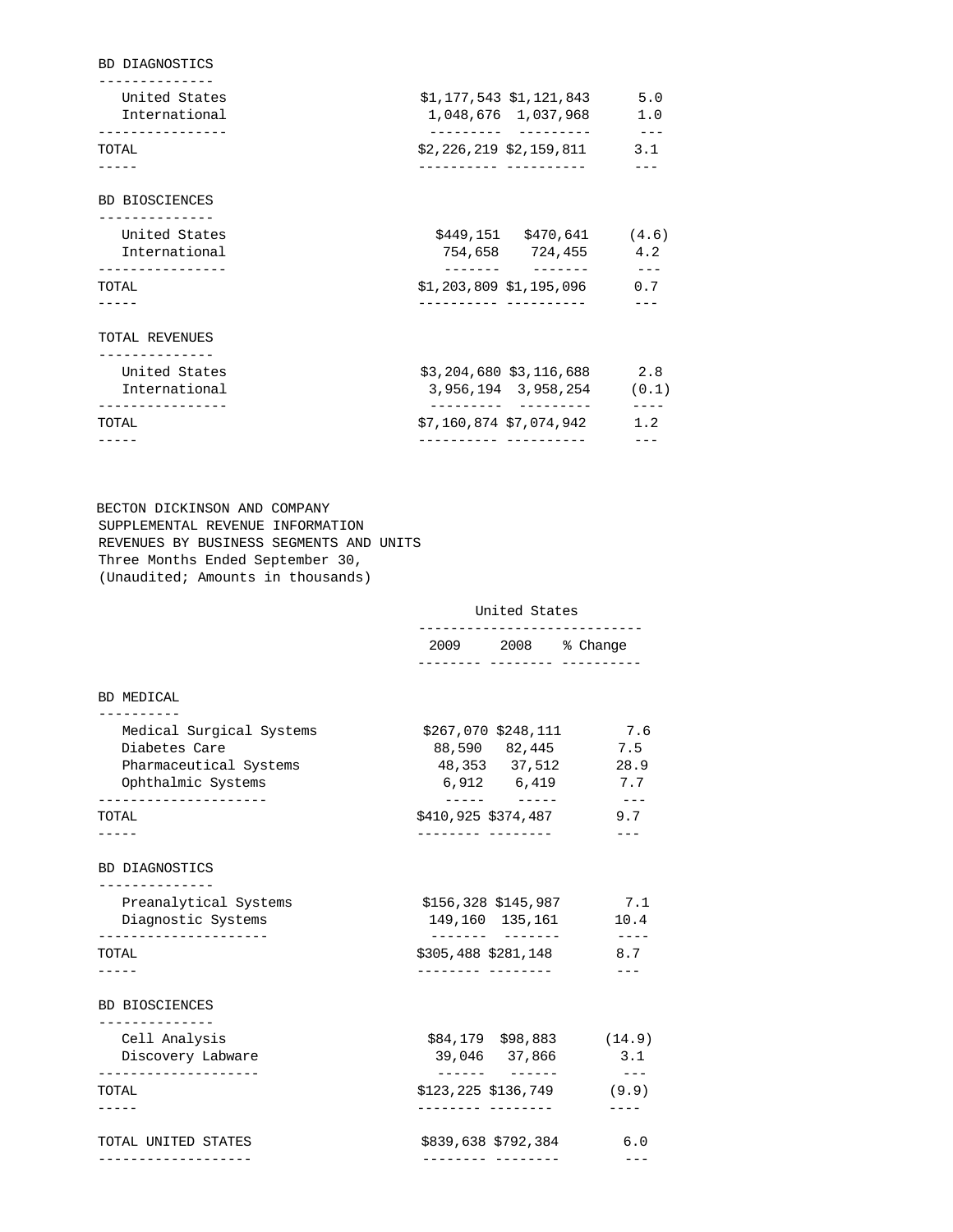# BECTON DICKINSON AND COMPANY SUPPLEMENTAL REVENUE INFORMATION REVENUES BY BUSINESS SEGMENTS AND UNITS Three Months Ended September 30, (continued) (Unaudited; Amounts in thousands)

|                                                   |                                                                                                                                                                                                                                                                                                                                                                                                                                                                                                  |                                                | International                   |                                                                                                                                                                                                                                                                                                                                                                                                              |                                                           |  |
|---------------------------------------------------|--------------------------------------------------------------------------------------------------------------------------------------------------------------------------------------------------------------------------------------------------------------------------------------------------------------------------------------------------------------------------------------------------------------------------------------------------------------------------------------------------|------------------------------------------------|---------------------------------|--------------------------------------------------------------------------------------------------------------------------------------------------------------------------------------------------------------------------------------------------------------------------------------------------------------------------------------------------------------------------------------------------------------|-----------------------------------------------------------|--|
|                                                   |                                                                                                                                                                                                                                                                                                                                                                                                                                                                                                  | % Change<br>---------------------------------- |                                 |                                                                                                                                                                                                                                                                                                                                                                                                              |                                                           |  |
|                                                   | 2009<br>--------                                                                                                                                                                                                                                                                                                                                                                                                                                                                                 | 2008                                           | _____________________           | Reported FX Neutral FX Impact<br>___________                                                                                                                                                                                                                                                                                                                                                                 | ----------                                                |  |
| BD MEDICAL                                        |                                                                                                                                                                                                                                                                                                                                                                                                                                                                                                  |                                                |                                 |                                                                                                                                                                                                                                                                                                                                                                                                              |                                                           |  |
| ----------<br>Medical<br>Surgical                 |                                                                                                                                                                                                                                                                                                                                                                                                                                                                                                  |                                                |                                 |                                                                                                                                                                                                                                                                                                                                                                                                              |                                                           |  |
| Systems<br>Diabetes Care<br>Pharmaceutical        | \$265,904<br>92,098                                                                                                                                                                                                                                                                                                                                                                                                                                                                              | \$261,190<br>92,593                            | 1.8<br>(0.5)                    | 11.0<br>5.1                                                                                                                                                                                                                                                                                                                                                                                                  | (9.2)<br>(5.6)                                            |  |
| Systems<br>Ophthalmic                             | 224,195                                                                                                                                                                                                                                                                                                                                                                                                                                                                                          | 188,773                                        | 18.8                            | 26.7                                                                                                                                                                                                                                                                                                                                                                                                         | (7.9)                                                     |  |
| Systems<br>-------------                          | 12,376                                                                                                                                                                                                                                                                                                                                                                                                                                                                                           | 12,553                                         | (1.4)<br>$\qquad \qquad - - -$  | 5.4<br>$   -$                                                                                                                                                                                                                                                                                                                                                                                                | (6.8)<br>$- - - -$                                        |  |
| TOTAL                                             |                                                                                                                                                                                                                                                                                                                                                                                                                                                                                                  | \$594,573 \$555,109                            | 7.1                             | 15.2                                                                                                                                                                                                                                                                                                                                                                                                         | (8.1)                                                     |  |
| Preanalytical<br>Systems<br>Diagnostic<br>Systems |                                                                                                                                                                                                                                                                                                                                                                                                                                                                                                  | $$138, 297$ $$141, 119$<br>136,224 130,799     | (2.0)<br>4.1                    | 5.5<br>8.7                                                                                                                                                                                                                                                                                                                                                                                                   | (7.5)<br>(4.6)                                            |  |
| -------------                                     | --------                                                                                                                                                                                                                                                                                                                                                                                                                                                                                         |                                                | $--\,$ $-$                      | $  -$                                                                                                                                                                                                                                                                                                                                                                                                        |                                                           |  |
| TOTAL                                             | \$274,521                                                                                                                                                                                                                                                                                                                                                                                                                                                                                        | \$271,918                                      | 1.0                             | 7.0                                                                                                                                                                                                                                                                                                                                                                                                          |                                                           |  |
| -----<br><b>BD BIOSCIENCES</b>                    | --------                                                                                                                                                                                                                                                                                                                                                                                                                                                                                         | --------                                       | $\qquad \qquad - -$             | $\qquad \qquad - -$                                                                                                                                                                                                                                                                                                                                                                                          | $\frac{1}{2}$<br>(6.0)<br>$- - - -$                       |  |
| --------------<br>Cell Analysis<br>Discovery      | \$150,055                                                                                                                                                                                                                                                                                                                                                                                                                                                                                        | \$154,719                                      | (3.0)                           | (0.3)                                                                                                                                                                                                                                                                                                                                                                                                        |                                                           |  |
| Labware                                           |                                                                                                                                                                                                                                                                                                                                                                                                                                                                                                  | 38,946 38,026                                  | 2.4                             | 3.4                                                                                                                                                                                                                                                                                                                                                                                                          | (2.7)<br>(1.0)                                            |  |
| ------------<br>TOTAL<br>-----                    | $\begin{tabular}{cccccc} \multicolumn{2}{c}{} & \multicolumn{2}{c}{} & \multicolumn{2}{c}{} & \multicolumn{2}{c}{} & \multicolumn{2}{c}{} & \multicolumn{2}{c}{} & \multicolumn{2}{c}{} & \multicolumn{2}{c}{} & \multicolumn{2}{c}{} & \multicolumn{2}{c}{} & \multicolumn{2}{c}{} & \multicolumn{2}{c}{} & \multicolumn{2}{c}{} & \multicolumn{2}{c}{} & \multicolumn{2}{c}{} & \multicolumn{2}{c}{} & \multicolumn{2}{c}{} & \multicolumn{2}{c}{} & \multicolumn{2}{c}{} & \mult$<br>-------- | \$189,001 \$192,745<br>---------               | $   \,$<br>(1.9)<br>$- - - - -$ | $---$<br>0.4<br>$\frac{1}{2} \frac{1}{2} \frac{1}{2} \frac{1}{2} \frac{1}{2} \frac{1}{2} \frac{1}{2} \frac{1}{2} \frac{1}{2} \frac{1}{2} \frac{1}{2} \frac{1}{2} \frac{1}{2} \frac{1}{2} \frac{1}{2} \frac{1}{2} \frac{1}{2} \frac{1}{2} \frac{1}{2} \frac{1}{2} \frac{1}{2} \frac{1}{2} \frac{1}{2} \frac{1}{2} \frac{1}{2} \frac{1}{2} \frac{1}{2} \frac{1}{2} \frac{1}{2} \frac{1}{2} \frac{1}{2} \frac{$ | $\qquad \qquad - - -$<br>(2.3)<br>$\qquad \qquad - - - -$ |  |

 BECTON DICKINSON AND COMPANY SUPPLEMENTAL REVENUE INFORMATION REVENUES BY BUSINESS SEGMENTS AND UNITS Three Months Ended September 30, (continued) (Unaudited; Amounts in thousands)

Total

-----------------------------------------------------

% Change

---------------------------------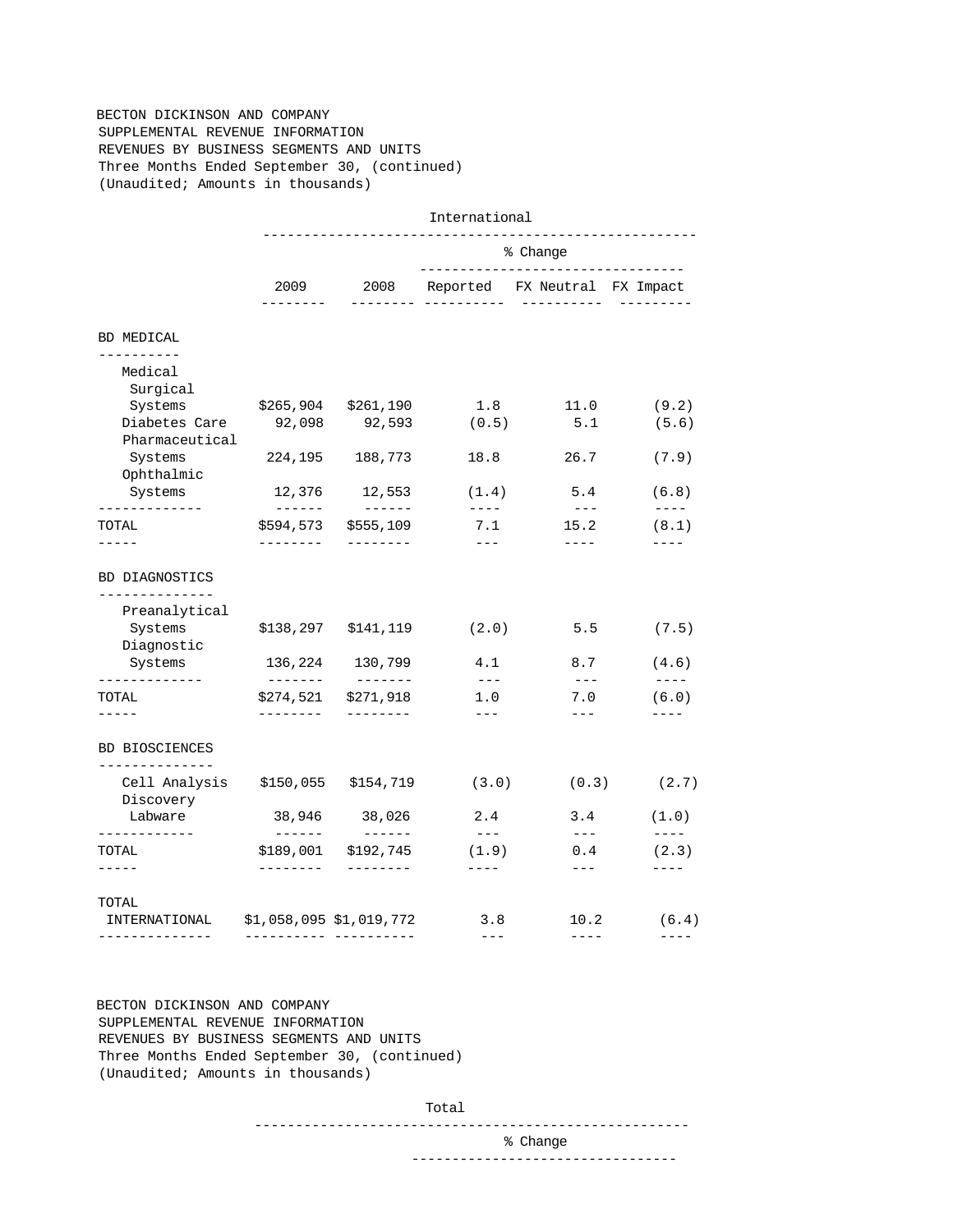|                                         | 2009                       |                        | --------- ---------- | 2008 Reported FX Neutral FX Impact<br>----------- |                                  |
|-----------------------------------------|----------------------------|------------------------|----------------------|---------------------------------------------------|----------------------------------|
| BD MEDICAL                              |                            |                        |                      |                                                   |                                  |
| ----------<br>Medical                   |                            |                        |                      |                                                   |                                  |
| Surgical                                |                            |                        |                      |                                                   |                                  |
| Systems \$532,974 \$509,301             |                            |                        | 4.6                  | 9.3                                               | (4.7)                            |
| Diabetes Care 180,688 175,038           |                            |                        | 3.2                  | 6.2                                               | (3.0)                            |
| Pharmaceutical                          |                            |                        |                      |                                                   |                                  |
| Systems 272,548<br>Ophthalmic           |                            | 226,285                | 20.4                 | 27.1                                              | (6.7)                            |
| Systems<br>-------------                | 19,288 18,972<br>_________ | ________               | 1.7<br>$   \,$       | 6.2<br>$  -$                                      | (4.5)<br>$\qquad \qquad - - - -$ |
| TOTAL                                   | \$1,005,498                | \$929,596              | 8.2                  | 13.0                                              | (4.8)                            |
|                                         | ----------                 | ---------              | $\qquad \qquad - -$  | $---$                                             |                                  |
| BD DIAGNOSTICS<br>-------------         |                            |                        |                      |                                                   |                                  |
| Preanalytical                           |                            |                        |                      |                                                   |                                  |
| Systems                                 | \$294,625                  | \$287,106              | 2.6                  | 6.3                                               | (3.7)                            |
| Diagnostic<br>Systems                   |                            | 285,384 265,960        | 7.3                  | 9.5                                               | (2.2)                            |
| -------------<br>TOTAL                  | ________<br>\$580,009      | --------<br>\$553,066  | $  -$<br>4.9         | $   \,$<br>7.8                                    | $\qquad \qquad - - - -$<br>(2.9) |
|                                         | --------                   | ---------              | $---$                | $---$                                             |                                  |
| <b>BD BIOSCIENCES</b><br>-------------- |                            |                        |                      |                                                   |                                  |
| Cell Analysis<br>Discovery              | \$234,234                  | \$253,602              | (7.6)                | (6.0)                                             | (1.6)                            |
| Labware                                 | 77,992<br>--------         | 75,892<br>-------      | 2.8<br>$- - -$       | 3.3<br>$- - - -$                                  | (0.5)<br>$- - - - -$             |
|                                         |                            |                        |                      |                                                   |                                  |
| ------------<br>TOTAL<br>-----          | \$312,226<br>--------      | \$329,494<br>--------- | (5.2)<br>$- - - - -$ | (3.8)<br>$- - - -$                                | (1.4)<br>$- - - - -$             |

 BECTON DICKINSON AND COMPANY SUPPLEMENTAL REVENUE INFORMATION REVENUES BY BUSINESS SEGMENTS AND UNITS Twelve Months Ended September 30, (Unaudited; Amounts in thousands)

|                          | United States                                                                                                       |                     |               |  |
|--------------------------|---------------------------------------------------------------------------------------------------------------------|---------------------|---------------|--|
|                          | 2009 — 2009 — 2009 — 2009 — 2009 — 2009 — 2009 — 2009 — 2009 — 2009 — 2009 — 2009 — 2009 — 2009 — 2009 — 2009 — 200 |                     | 2008 % Change |  |
|                          |                                                                                                                     |                     |               |  |
| BD MEDICAL               |                                                                                                                     |                     |               |  |
| Medical Surgical Systems | \$1,021,846                                                                                                         | \$977,262           | 4.6           |  |
| Diabetes Care            | 351,618                                                                                                             | 332,545             | 5.7           |  |
| Pharmaceutical Systems   | 177,529                                                                                                             | 189,394             | (6.3)         |  |
| Ophthalmic Systems       | 26,993                                                                                                              | 25,003              | 8.0           |  |
|                          |                                                                                                                     |                     | 3.5           |  |
| TOTAL                    | \$1,577,986 \$1,524,204                                                                                             |                     |               |  |
| <b>BD DIAGNOSTICS</b>    |                                                                                                                     |                     |               |  |
| Preanalytical Systems    |                                                                                                                     | \$608,754 \$574,378 | 6.0           |  |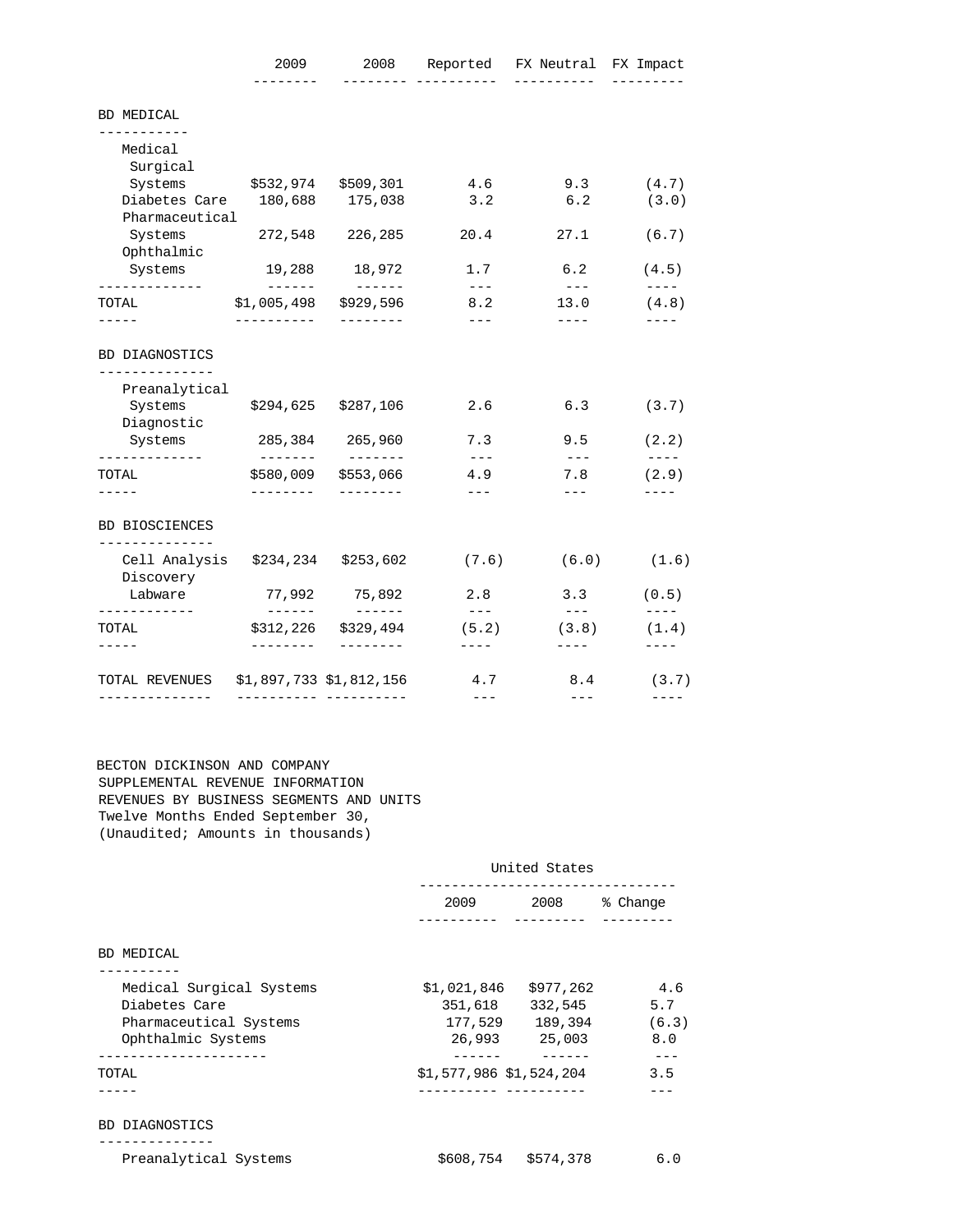| 568,789 547,465                           | 3.9            |
|-------------------------------------------|----------------|
| \$1,177,543 \$1,121,843                   | 5.0            |
|                                           |                |
|                                           |                |
| \$303,846<br>\$324,698<br>145,305 145,943 | (6.4)<br>(0.4) |
| \$449,151<br>\$470,641                    | (4.6)          |
| \$3,204,680 \$3,116,688                   | 2.8            |
|                                           |                |

 BECTON DICKINSON AND COMPANY SUPPLEMENTAL REVENUE INFORMATION REVENUES BY BUSINESS SEGMENTS AND UNITS Twelve Months Ended September 30, (continued) (Unaudited; Amounts in thousands)

|                                         | International             |                                    |                                                |                                                        |                        |  |
|-----------------------------------------|---------------------------|------------------------------------|------------------------------------------------|--------------------------------------------------------|------------------------|--|
|                                         |                           |                                    | % Change<br>---------------------------------- |                                                        |                        |  |
|                                         | 2009<br>$- - - -$         | 2008                               | _____ ___________                              | Reported FX Neutral FX Impact<br>----------- --------- |                        |  |
| BD MEDICAL                              |                           |                                    |                                                |                                                        |                        |  |
| -----------<br>Medical Surgical         |                           |                                    |                                                |                                                        |                        |  |
| Systems                                 |                           | \$963,083 \$1,027,592              | (6.3)                                          | 4.5                                                    | (10.8)                 |  |
| Diabetes Care                           |                           | 363,319 361,807                    | 0.4                                            | 7.9                                                    | (7.5)                  |  |
| Pharmaceutical                          |                           |                                    |                                                |                                                        |                        |  |
| Systems                                 |                           | 774,914 752,742                    | 2.9                                            | 10.9                                                   | (8.0)                  |  |
| Ophthalmic<br>Systems                   |                           | 51,544 53,690                      | (4.0)                                          | 4.1                                                    | (8.1)                  |  |
| -------------                           | -------                   |                                    | $- - - - -$                                    | $- - -$                                                | $---$                  |  |
| TOTAL                                   | \$2,152,860 \$2,195,831   |                                    | (2.0)                                          | 7.2                                                    | (9.2)                  |  |
| Preanalytical<br>Systems<br>Diagnostic  |                           | \$534,677 \$549,150                | (2.6)                                          | 6.8                                                    | (9.4)                  |  |
| Systems<br>-------------                | $- - - - - - -$           | 513,999 488,818<br>$- - - - - - -$ | 5.2<br>$   \,$                                 | 11.2<br>$- - - -$                                      | (6.0)<br>$- - - - -$   |  |
| TOTAL                                   | $$1,048,676$ $$1,037,968$ |                                    | 1.0                                            | 8.9                                                    | (7.9)                  |  |
| -----                                   |                           |                                    | $---$                                          | $---$                                                  |                        |  |
| <b>BD BIOSCIENCES</b><br>______________ |                           |                                    |                                                |                                                        |                        |  |
| Cell Analysis<br>Discovery              |                           | \$600,671 \$575,813                | 4.3                                            | 5.9                                                    | (1.6)                  |  |
| Labware<br>____________                 | 153,987<br>-------        | 148,642                            | 3.6<br>$\frac{1}{2}$                           | 4.2<br>$\frac{1}{2}$                                   | (0.6)<br>$\frac{1}{2}$ |  |
|                                         | \$754,658                 | \$724,455                          | 4.2                                            | 5.5                                                    | (1.3)                  |  |
| TOTAL<br>-----<br>TOTAL                 | --------                  | --------                           | $- - -$                                        | $---$                                                  |                        |  |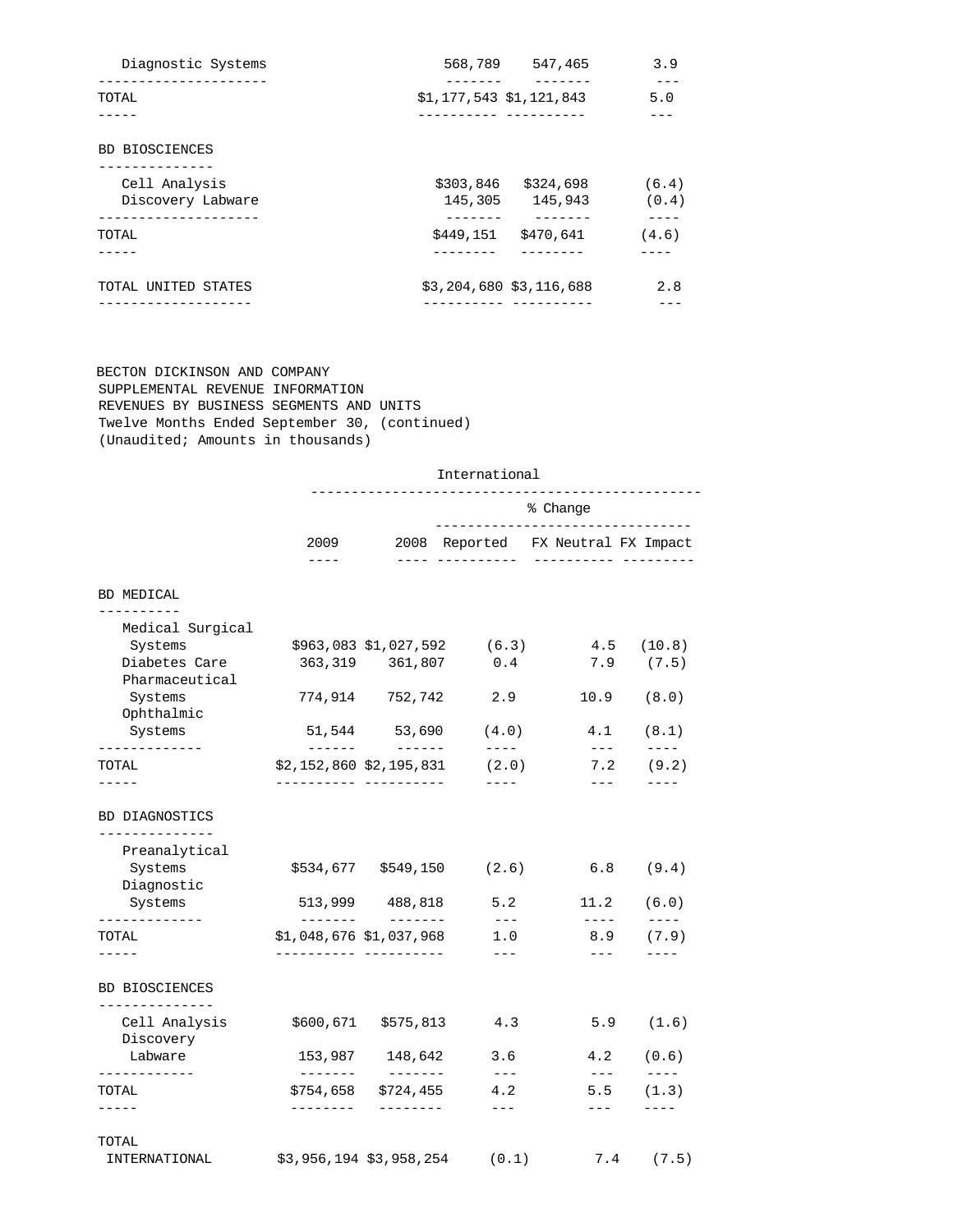-------------- ---------- ---------- ---- --- ----

 BECTON DICKINSON AND COMPANY SUPPLEMENTAL REVENUE INFORMATION REVENUES BY BUSINESS SEGMENTS AND UNITS Twelve Months Ended September 30, (continued) (Unaudited; Amounts in thousands)

|                                         | Total                                                                                                               |                           |                                        |                                                                                                                                                                                                                                                                                                                                                                                              |                               |
|-----------------------------------------|---------------------------------------------------------------------------------------------------------------------|---------------------------|----------------------------------------|----------------------------------------------------------------------------------------------------------------------------------------------------------------------------------------------------------------------------------------------------------------------------------------------------------------------------------------------------------------------------------------------|-------------------------------|
|                                         |                                                                                                                     |                           | % Change<br>-------------------------- |                                                                                                                                                                                                                                                                                                                                                                                              |                               |
|                                         | 2009 — 2009 — 2009 — 2009 — 2009 — 2009 — 2009 — 2009 — 2009 — 2009 — 2009 — 2009 — 2009 — 2009 — 2009 — 2009 — 200 |                           | 2008 Reported Neutral Impact           | FX                                                                                                                                                                                                                                                                                                                                                                                           | $\mathop{\rm FX}\nolimits$    |
| BD MEDICAL                              |                                                                                                                     | ----------                | --------                               |                                                                                                                                                                                                                                                                                                                                                                                              | $- - - - - - -$               |
| -----------<br>Medical Surgical         |                                                                                                                     |                           |                                        |                                                                                                                                                                                                                                                                                                                                                                                              |                               |
| Systems                                 |                                                                                                                     | \$1,984,929 \$2,004,854   | (1.0)                                  | 4.5                                                                                                                                                                                                                                                                                                                                                                                          | (5.5)                         |
| Diabetes Care                           |                                                                                                                     | 714,937 694,352           | 3.0                                    | 6.8                                                                                                                                                                                                                                                                                                                                                                                          | (3.8)                         |
| Pharmaceutical                          |                                                                                                                     |                           |                                        |                                                                                                                                                                                                                                                                                                                                                                                              |                               |
| Systems                                 |                                                                                                                     | 952,443 942,136           | 1.1                                    | 7.4                                                                                                                                                                                                                                                                                                                                                                                          | (6.3)                         |
| Ophthalmic                              |                                                                                                                     |                           |                                        |                                                                                                                                                                                                                                                                                                                                                                                              |                               |
| Systems                                 |                                                                                                                     | 78,537 78,693             | (0.2)                                  | 5.3                                                                                                                                                                                                                                                                                                                                                                                          | (5.5)                         |
| -------------<br>TOTAL                  |                                                                                                                     | \$3,730,846 \$3,720,035   | $- - - - -$<br>0.3                     | $\qquad \qquad - -$<br>5.7                                                                                                                                                                                                                                                                                                                                                                   | $- - - - - -$<br>(5.4)        |
| $- - - - -$                             |                                                                                                                     |                           | $  -$                                  | $\frac{1}{2} \frac{1}{2} \frac{1}{2} \frac{1}{2} \frac{1}{2} \frac{1}{2} \frac{1}{2} \frac{1}{2} \frac{1}{2} \frac{1}{2} \frac{1}{2} \frac{1}{2} \frac{1}{2} \frac{1}{2} \frac{1}{2} \frac{1}{2} \frac{1}{2} \frac{1}{2} \frac{1}{2} \frac{1}{2} \frac{1}{2} \frac{1}{2} \frac{1}{2} \frac{1}{2} \frac{1}{2} \frac{1}{2} \frac{1}{2} \frac{1}{2} \frac{1}{2} \frac{1}{2} \frac{1}{2} \frac{$ | -----                         |
| Preanalytical<br>Systems                |                                                                                                                     | \$1,143,431 \$1,123,528   | 1.8                                    | 6.4                                                                                                                                                                                                                                                                                                                                                                                          | (4.6)                         |
| Diagnostic<br>Systems                   |                                                                                                                     | 1,082,788 1,036,283       | 4.5                                    | 7.4                                                                                                                                                                                                                                                                                                                                                                                          | (2.9)                         |
| -------------<br>TOTAL<br>-----         |                                                                                                                     | \$2,226,219 \$2,159,811   | $\sim$ $\sim$ $\sim$<br>3.1            | $\sim$ $\sim$ $\sim$<br>6.8                                                                                                                                                                                                                                                                                                                                                                  | $- - - - - -$<br>(3.7)        |
| <b>BD BIOSCIENCES</b><br>-------------- |                                                                                                                     | _________________________ | $---$                                  | $---$                                                                                                                                                                                                                                                                                                                                                                                        |                               |
| Cell Analysis<br>Discovery              |                                                                                                                     | \$904,517 \$900,511       | 0.4                                    | 1.4                                                                                                                                                                                                                                                                                                                                                                                          | (1.0)                         |
| Labware                                 |                                                                                                                     | 299, 292 294, 585         | 1.6                                    | 1.9                                                                                                                                                                                                                                                                                                                                                                                          | (0.3)                         |
| -----------<br>TOTAL<br>$- - - - - -$   | -------                                                                                                             | $$1,203,809$ $$1,195,096$ | $---$<br>0.7<br>$---$                  | $--\,$<br>1.5<br>$---$                                                                                                                                                                                                                                                                                                                                                                       | $- - - - -$<br>(0.8)<br>----- |
| TOTAL REVENUES                          |                                                                                                                     | \$7,160,874 \$7,074,942   | 1.2                                    | 5.4                                                                                                                                                                                                                                                                                                                                                                                          | (4.2)                         |
| --------------                          |                                                                                                                     | ---------- ----------     | $- - -$                                | $---$                                                                                                                                                                                                                                                                                                                                                                                        | -----                         |

 BECTON DICKINSON AND COMPANY SUPPLEMENTAL REVENUE INFORMATION SAFETY REVENUES (Unaudited; Amounts in thousands)

Three Months Ended September 30,

-------------------------------------------------

% Change

# -------------------------------2009 2008 Reported FX Neutral FX Impact